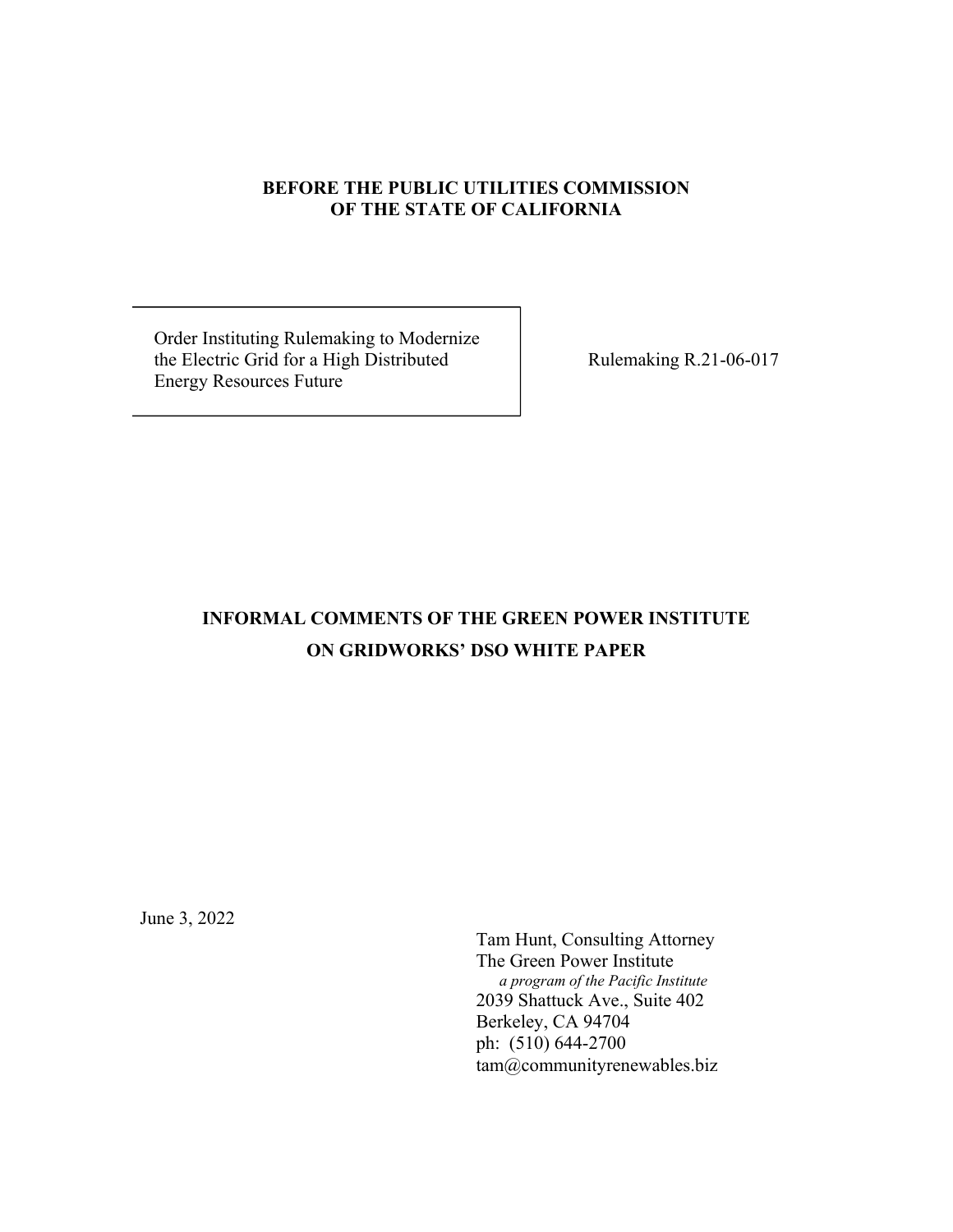# **INFORMAL COMMENTS OF THE GREEN POWER INSTITUTE ON GRIDWORKS' DSO WHITE PAPER**

Please find herein informal comments from the Green Power Institute on the Gridworks' white paper on possible Distribution System Operator models for California.

The Green Power Institute (GPI) is the renewable energy program of the Pacific Institute, a non-profit environmental and social advocacy group. Under the direction of Dr. Gregory Morris, the Green Power Institute performs research and provides advocacy on behalf of renewable energy systems and the contribution they make to reducing the environmental impacts of fossil-based energy systems. GPI is located in Berkeley, California.

### **I. General Comments**

### **a. Interconnection procedures should be discussed in the White Paper**

The White Paper is fairly comprehensive on many aspects of possible DSO models. Administration of interconnection procedures should, however, be included and delineated in any possible DSO model. CAISO and other TSOs generally administer all interconnection procedures specific to their grid, including intake of applications, studies, and coordinating building of required upgrades. In the current utility d-grid interconnection procedures, utilities conduct these activities for distribution-connected projects, from which difficulties have arisen in various ways.

One possible advantage of a new DSO model would be third-party administration of interconnection procedures, including studies and building of upgrades. This would necessarily need to be closely coordinated with each utility because utilities will retain ownership and, in general, liability for, the distribution grid. These issues will need to be fleshed out during the course of this proceeding but in the near-term GPI suggests that the White Paper be revised to include various possible interconnection administration options for each type of DSO option.

# **b. More focus should be placed on energy justice and democratization of energy**

*GPI Informal Comments on the Gridworks' White Paper, in R.21-06-017, page 1*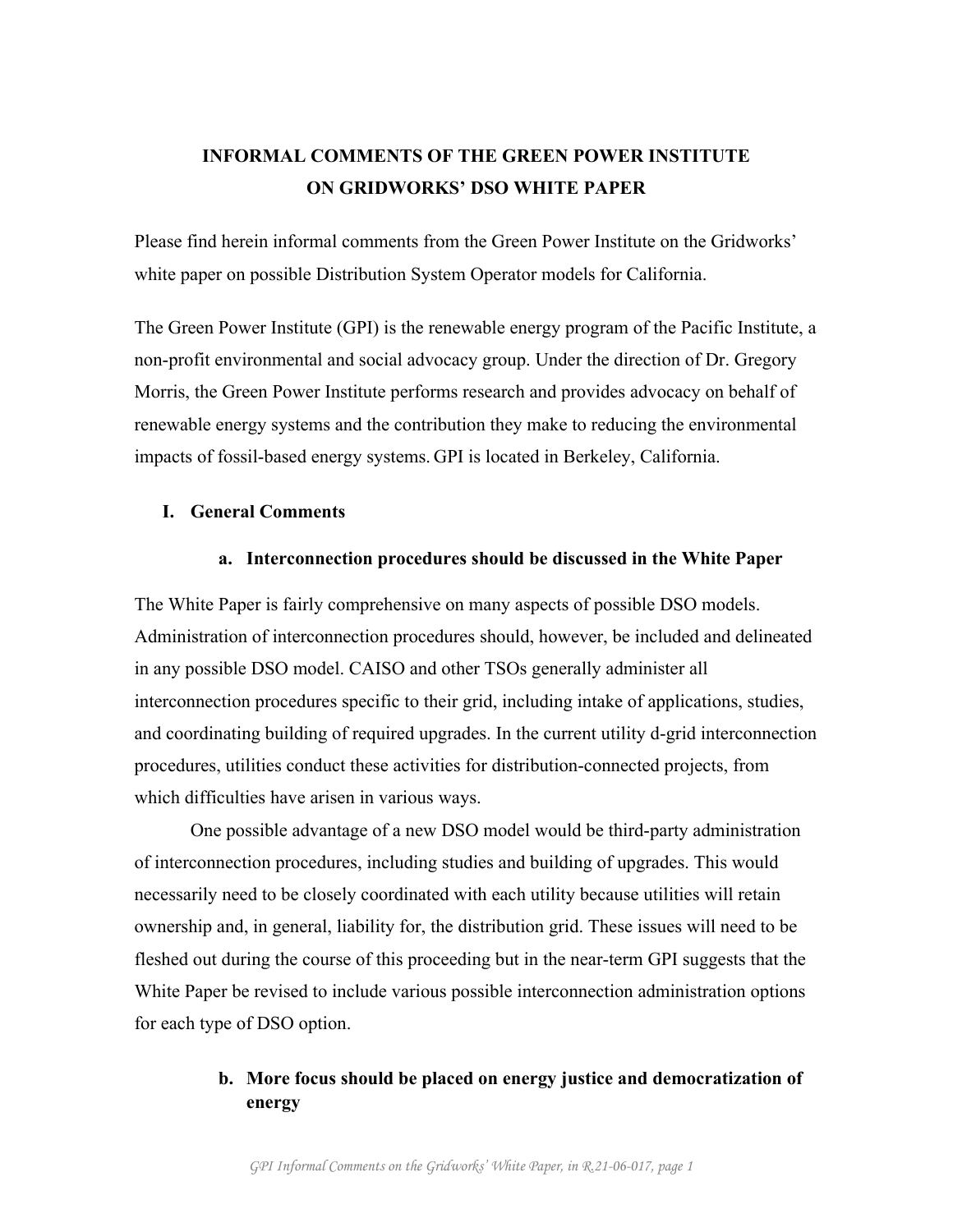GPI supports GRID's comments at the June 1 2022 joint CEC/CPUC DER workshop about the need to do more to ensure energy justice and democratization of the energy system. Each DSO model will entail different options, but the White Paper should be revised to include further discussion of these important issues, and the degree to which each option will allow for improved energy justice and democratization of energy through, e.g., residential solar and community microgrids.

#### **II. Maximizing the societal and rate value from DERs.**

We recommend additional analysis in the white paper and this proceeding investigating how different DSO models will influence California's pathway to 100% renewables and the consequent human health, ecosystem quality, social justice and environmental justice impacts of different DSO models at the state level.

As an example of the magnitude of these impacts, a recent study found that particulate matter emissions from burning fossil fuels were causing 355,000 premature deaths in the U.S. per year (https://www.sciencedirect.com/science/article/pii/S0013935121000487). We suggest looking into, as one possibility for such detailed modeling, the TotalView Energy Platform (www.quantum-.ec.com) for this analysis. The work being done by consultant Kevala in this proceeding is the natural home for this kind of additional technical analysis, but the white paper should mention the need for this kind of analysis in relation to decisions about different DSO options.

We also support Climate Center's recommendation to model the ability of DSO models to meet local needs and compare the costs/benefits in varying local communities that are representative of the range of communities in CA.

#### **III.Comments on questions in Section 2**

**a. What about the DSO definitions provided in Section 2 is most relevant for California?**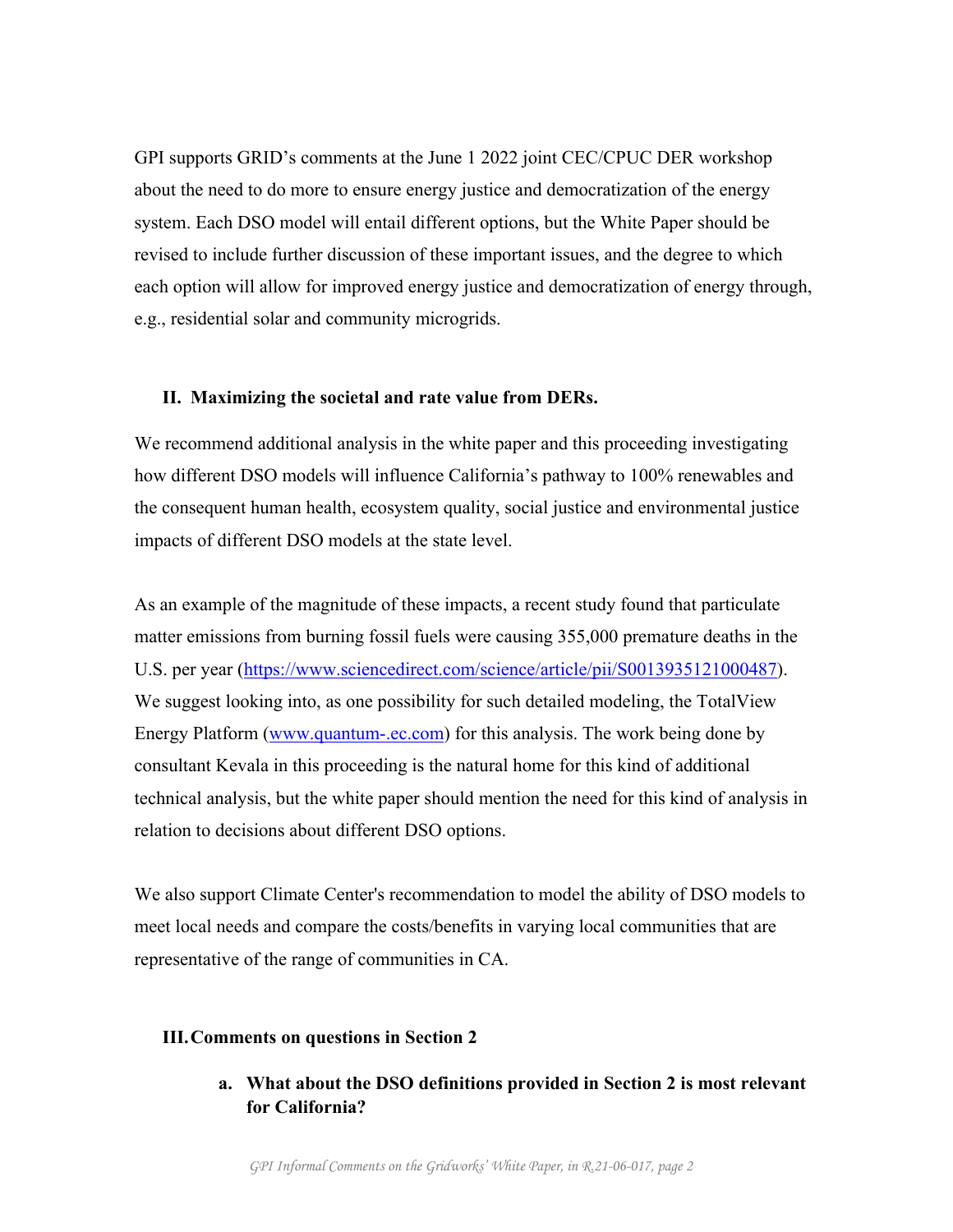The DSO definition should include reference to the level of coordination between distribution, transmission, and generation planners, as well as engagement with local communities. As such, we recommend the following modified definition:

DSO – Distribution system operator; this term refers to an expanded technical capability of a current distribution network services provider to identify and communicate network constraints, with varying levels of coordination between

load, generation, and distribution and transmission planning. DSOs may also include public outreach and equity elements.

# **IV. Comments on questions in Section 3**

# **a. How would the four-step Grid Architecture process summarized here serve California's evaluation of DSO options? Are there alternative approaches to consider?**

GPI suggests that the four-step Grid Architecture process outlined in Section 3 is applicable to the DSO model selection process in California. We would add, however, the following steps:

- Gather inputs from communities and increase community voices and participation in the process (adopting another Climate Center recommendation)
- Perform techno-economic modeling (e.g. TotalView) as well as environmental and health impact assessment modeling of the impacts that the different DSO models could have on the grid.

### **V. Comments on questions in Section 4**

# **a. What additional information do parties need to define, understand and evaluate DSO models?**

We recommend additional criteria for DSO evaluation, including how different DSO models compare in their ability to, among other things:

- Interconnection improvements
- Plan and operate a high DER grid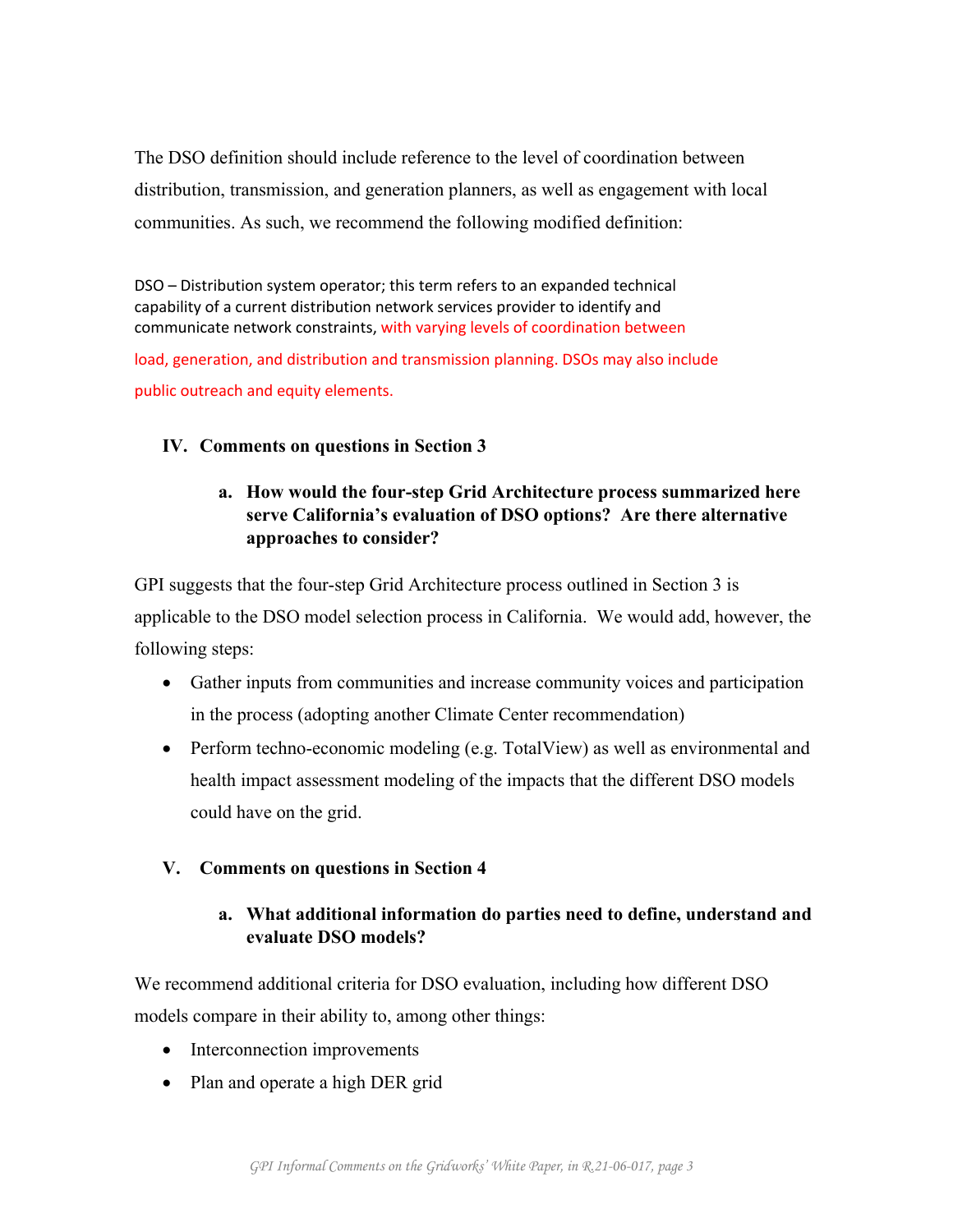- Unlock economic opportunities for DERs to provide grid services
- Reasonable limits on market power
- Reduce ratepayer costs
- Increase equity and energy justice
- Improve grid resiliency
- Meet state policy objectives on DERs, climate and renewables

We also recommend including an assessment of human health and environmental impacts that would result from how different DSO models would lead to different energy pathways in meeting California's 100% renewable energy goal.

# **VI.Comments on questions in Section 5**

# **a. What best practices for DSO definition and evaluation may be inferred from these comparable initiatives?**

GPI would like to highlight that both Australia and the UK chose coordinated wholesale and distribution markets as well as consolidated owning and operating models. We suggest further investigating why these countries selected this architecture and how the benefits of a coordinated market and consolidated operation and ownership models could be better than the alternatives.

### **VII. Comments on questions from Section 6**

# **a. What about the Gridworks' proposal motivates you? What concerns you?**

We appreciate that gridworks is incorporating the four-step Grid Architecture methodology as well as analyzing the DSO models that other jurisdictions have chosen.

We are concerned about the following areas:

• Lack of discussion of the administration of interconnection procedures in different DSO models